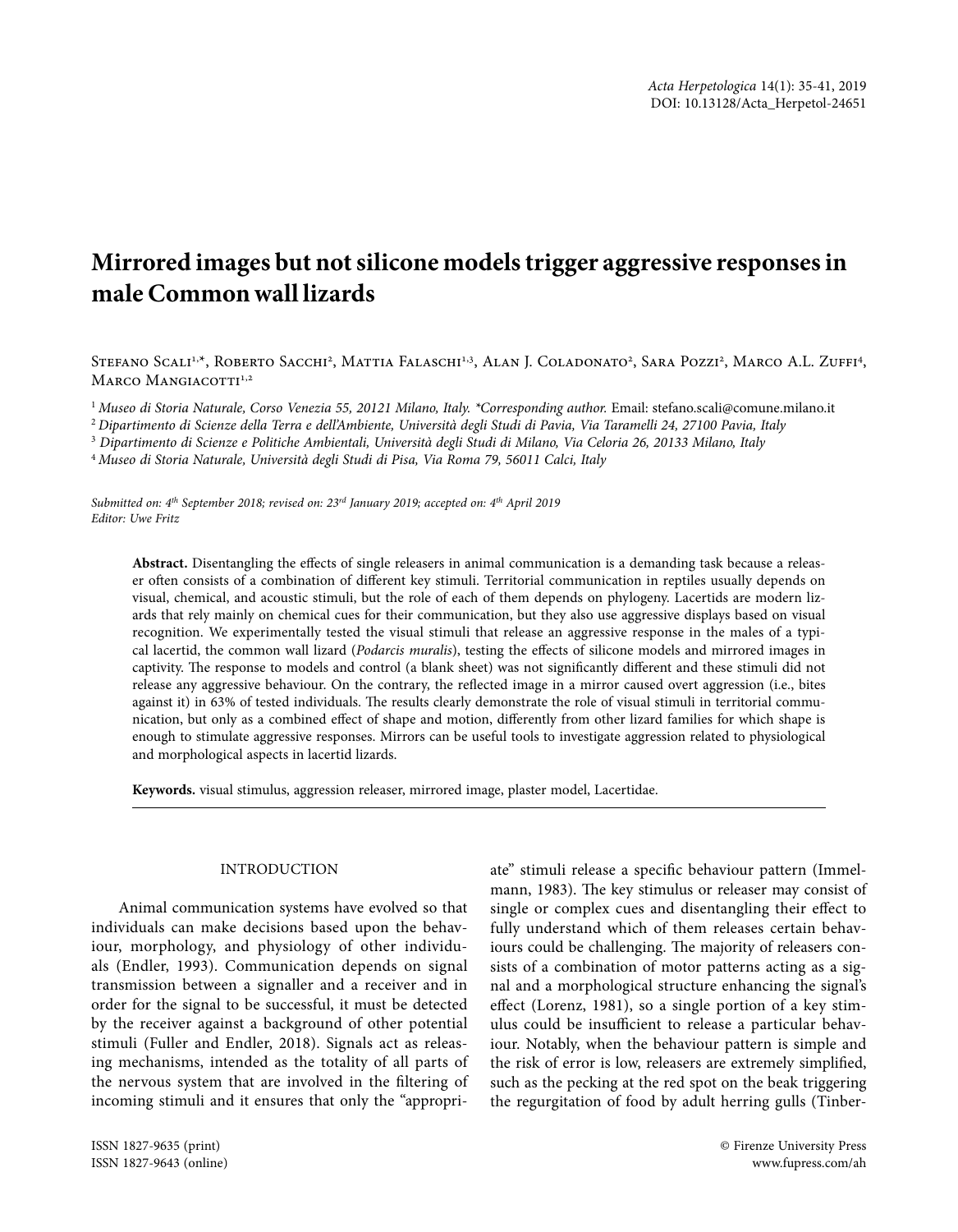gen, 1951). By contrast, when costs associated with errors are high, the releasers are more complex to ensure that behavioural patterns start only when they are necessary. This especially applies to aggressive behaviours, whose primary function is releasing of aggression against fellow members of the species and to avoid unnecessary fighting against heterospecific opponents (Immelmann, 1983).

Aggressive behaviours are most common in territorial species, because individuals are forced to compete for limited resources, such as partners, food, shelters and reproductive sites, even if territoriality can be also assessed without overt aggression (Brown, 1964; Myrberg and Thresher, 1974; Van den Berghe, 1974; Stamps, 1977; Kaufmann, 1983). Among reptiles, many cases of territorialism are well documented for chelonians, crocodiles, tuataras, and, particularly, for lizards (Pough et al., 2004). Three main kinds of stimuli can be used for territorial communication by reptiles: visual, chemical, and acoustic. The latter is typical of species living in habitats where visual displays are ineffective and it is used only by nocturnal geckoes (Marcellini, 1977), terrestrial tortoises (Galeotti et al., 2005a; Galeotti et al., 2005b) and crocodilians (Vliet, 1989). Chemical cues are effective communication tools, used by most reptiles, but particularly developed in modern species, like snakes and most scleroglossan lizards, thanks to the evolution of a complex vomeronasal system that freed the tongue from its ancestral role and allowed the transformation to a chemosensory organ (Mason, 1992; Schwenk, 1993; Cooper, 1994).

Disentangling the role of intraspecific communication channels needs experiments analysing the single cues separately. For example, numerous studies have been done on iguanians (in particular on agamids and iguanids), a reptile clade that bases most of its territorial communication on visual stimuli, like posture, dewlap extension, colour patches and colour changes (Yang et al., 2001; Yang and Wilczynski, 2002; Van Dyk and Evans, 2008; Norfolk et al., 2010; Osborne et al., 2012; Dunham and Wilczynski, 2014; Yewers et al., 2016). On the contrary, information is still lacking on the role of visual cues in lacertids, a family of scleroglossan lizards that relies mostly on chemical communication by means of femoral pores to assess territoriality (Cooper, 1994; Martin and López, 2015; Mangiacotti et al., 2017; Baeckens et al., 2018).

Visual stimuli can be tested using four kinds of methods: silicone models that mimic shape and colours of the species, the reflected image in a mirror of the subjects involved in the experiments, video playbacks showed to lizards, and direct staged encounters with another male. The latter method has been often used, but many factors can affect results, such as opponent size, residence status, and individual motivation (Sacchi et al., 2009). Video playbacks have been successfully used for some species (Macedonia and Stamps, 1994; Yang et al., 2001; Ord et al., 2002; Van Dyk and Evans, 2008; Frohnwieser et al., 2017), but they require a long preparation time to acquire video sequences or to prepare animated images after 3D scanning. Hence, it requires a substantial *a priori* knowledge of the species' stereotyped behaviours to present a complete sample set to the subjects. Silicone models have been used, for example, with *Stellagama stellio* and *Pseudotrapelus sinaitus* (Norfolk et al., 2010), *Platysaurus minor* and *P. monotropis* (Korner et al., 2000) and they proved to be adequate cues for territorial behaviours both for agamids and cordylids.

Mirrors are the most used visual stimuli in experimental designs because they are easy, cheap, and typically stimulate aggressive behaviours against the reflected image (Balzarini et al., 2014). Furthermore, the signal is enhanced by positive feedback, because an aggressive posture or behaviour is immediately replicated by the mirrored lizard. Numerous species have been successfully tested using this methodology, particularly from families Agamidae, Phrynosomatidae, and Dactyloidae (Korzan et al., 2000; Brandt, 2003; Farrell and Wilczynski, 2006; Osborne et al., 2012; Dunham and Wilczynski, 2014).

*Podarcis muralis*, our model species, is a typical representative of this family. It is a small (snout to vent, SVL up to 7.5 cm) and sexually dimorphic lizard, with males stouter and with bigger heads than females; males show a marked territorial behaviour (Edsman, 1990; Sacchi et al., 2009), as supported also by data about testosterone levels and homing behaviour in previous works (Scali et al., 2013; Sacchi et al., 2017). As a consequence, intraspecific communication in this species has been intensively studied as far as chemical cues are concerned (Martin et al., 2008; Heathcote et al., 2014; Pellitteri-Rosa et al., 2014; Baeckens et al., 2017; Mangiacotti et al., 2017, 2019), but no information is available about visual stimuli and communication during intraspecific encounters (but see Zagar et al., 2015). Since aggressive displays and postures of *Podarcis muralis* have never been detailed before (but see Sacchi et al., 2009 and Abalos et al., 2016 for some information), we discarded playback videos and chose a dual experimental approach based on silicone models and mirrors as visual stimuli to boost and record aggressive behaviours. The specific aim of our work was to assess if visual stimuli can trigger an aggressive response in a typical lacertid lizard that bases most of its intraspecific communication on chemical cues. We did this by comparing the aggressive response to: i) a static and oversimplified visual cue (i.e., a silicone model); ii) a more complex and realistic visual stimulus combining movement, behaviour, and posture (i.e., a mirrored image).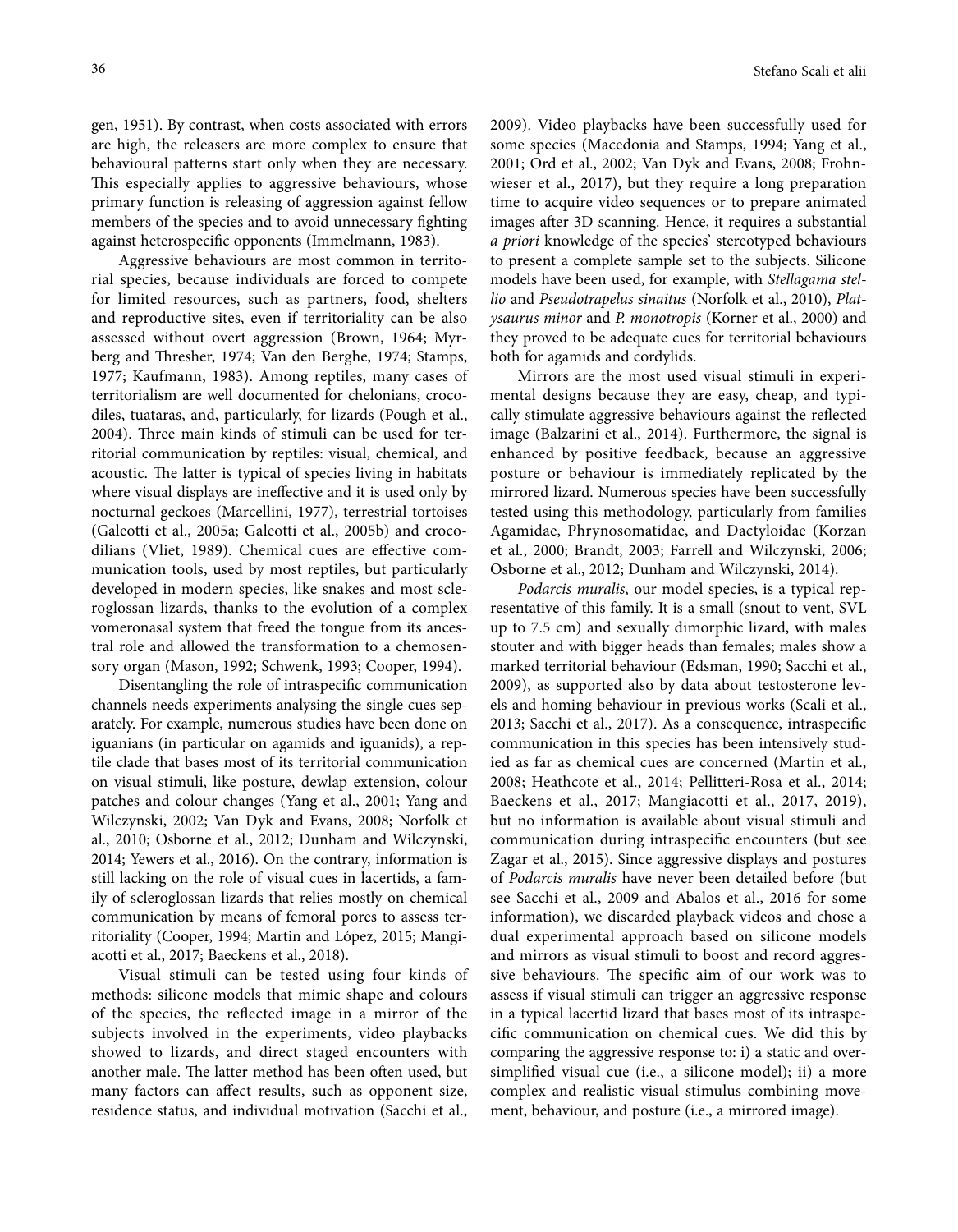## MATERIALS AND METHODS

Ninety *P. muralis* adult males (SVL > 50 mm) were captured by noosing in various localities in Lombardy (northern Italy) between April and June 2016, to maximize territorial response in accordance with reproductive season (Corti and Lo Cascio, 2002; Sacchi et al., 2017). The capture sites were located within 50 km each other and had similar ecological conditions, being all peripheral urban habitats, with comparable habitats, presence of predators and densities. Lizards were carried to the Natural History Museum of Milan and housed in individual plexiglas boxes (40  $\times$  40  $\times$  30 cm) with a refuge positioned near one box's wall, water *ad libitum* and fed with three mealworms (*Tenebrio molitor*) per/day. A sheet of absorbent paper was used as substrate, to keep the resident odour in each terrarium and thus lizards could consider it as their own territory. The vertical sides of the boxes were also covered externally with white paper sheets, to avoid external stimuli and wall reflectance. The room was exposed to a natural day/night cycle.

After an acclimation period lasting between three and seven days, lizards were tested in the same terrarium where they were kept, after removing water and food. A heating lamp (ZooMed Repti Basking spot lamp, 150 W) was turned on for 15 minutes to achieve a plateau body temperature similar for all the individuals (Sannolo et al., 2014), then it was turned off and a cold led lamp (Greenergy, 8 W, 600 lm) was lighted to ensure uniform lighting in the terrarium. A surveillance camera (SONY Super Night Vision Camera, M020-s53-001, located near the heating lamp) was turned on and lizard behaviour was recorded for 15 minutes immediately after inserting a visual stimulus in the box. Individuals were randomly assigned to the following three different stimuli ( $n = 30$  for each treatment without replicates): i) a white paper sheet covering one side of the box, and used as control to simulate the insertion of an object by researcher's hand; ii) a silicone model simulating a new lizard invading the resident's territory; iii) a mirror covering one side of the box, reflecting lizard image and movements. All the stimuli were positioned inside the terrarium near the wall of the box opposite to the refuge.

The lizard model was a silicon-rubber cast prepared by the museum taxidermist using a dead male *P. muralis* specimen that was painted brown on the back and white on the belly and throat using water-based tempera colours (Fig. A1 in Supplementary materials). The model was painted one month before starting the experiment to perfectly dry the paint. A pushup stance was obtained inserting an iron wire in the model to simulate a territorial posture with the anterior part of the body raised and showing throat colouration (Molina Borja, 1981).

Since difference in individual size has been proved to affect the outcome of male-male combats in *P. muralis* (Sacchi et al., 2009) and the lizards tested against the model did not always had the same size as the model (SVL =  $67$  mm, see Table A1 in Supplementary materials for lizard mean size), we performed a preliminary test to investigate the potential inhibitory effect of such a difference. Latency (i.e., the time between the insertion of the model in the terrarium and the first movement of the focal lizard) was used as a proxy for the potential inhibitory effect (the longer the latency, the larger the effect) and it was regressed against the signed difference between lizard and model size ( $SVL<sub>lized</sub> - SVL<sub>model</sub>$ ). The regression was not significant (one-way ANOVA:  $F_{1,28} = 1.27$ ;  $P = 0.27$ ), so we assumed that model size did not affect lizard aggressive response.

The videos were analysed in the platform BORIS (Behavioral Observation Research Interactive Software, Friard and Gamba, 2016, freely available at www.boris.unito.it). All the behaviours addressed to the stimulus were scored as follows: 1) no interest (i.e., walking across the terrarium without any interactions with the stimulus); 2) interest without aggression (i.e., observing or tongue-flicking towards the stimulus); 3) interest with overt aggression (i.e., biting against the stimulus).

Scores for the three treatments were compared using a Kruskal-Wallis test and Mann-Whitney tests were used as *posthoc* tests. Analyses were performed under the R rel. 3.4.2 statistical environment (R Development Core Team, 2017) and, otherwise stated, reported values represent means and standard errors.

#### RESULTS

The higher aggression score (i.e., 3) was observed only for the mirror treatment, where 63.3% (19 out of 30) of males bit the stimulus. The highest score achieved by males in the other two treatments was 2, with 66.7% and 56.7% in control and silicone model treatments respectively. These differences were highly statistically significant (Kruskal-Wallis:  $\chi^2 = 26.021$ , d.f. = 2; P < 0.001). Mann-Whitney *post-hoc* tests showed that aggression scores did not differ between control and silicone models  $(P = 0.44)$ ; on the opposite, both comparisons involving



**Fig. 1.** Proportions of aggressive responses against the stimuli (control, plaster model, and mirror respectively) by common wall lizards (see methods for scoring details).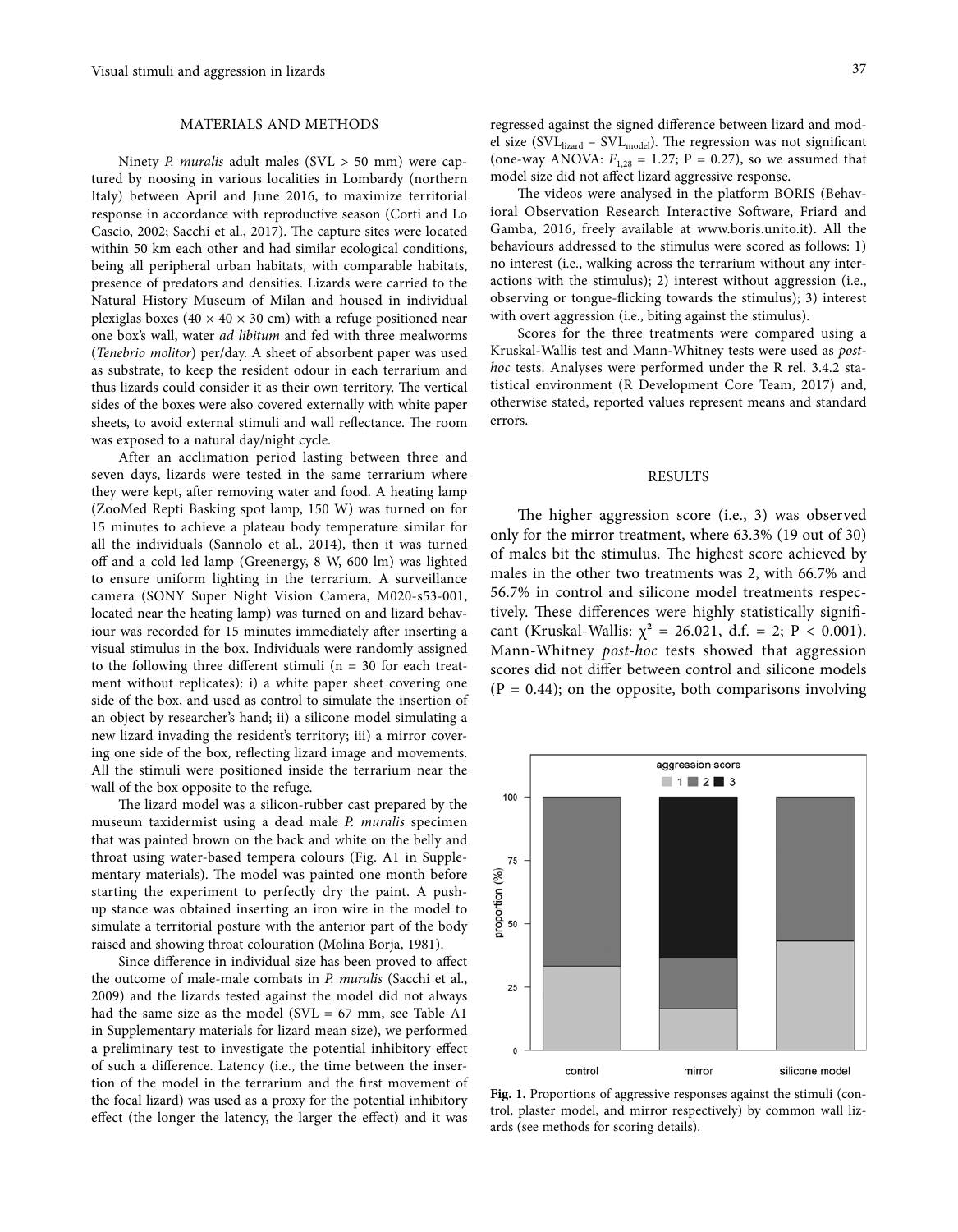mirror were significant (P *<* 0.001 in both cases), being the score of the mirror treatment always higher than the other two (Fig. 1).

## DISCUSSION

Our experiment demonstrated that visual stimuli are important releasers in triggering aggressive behaviours in the common wall lizard. It is often difficult to disentangle the effect of single key stimuli in a complex stimulus, but the approach used in this study allowed us to separate the effect of a simple cue, the shape of a lizard, by the composite effect of shape and motion. The result is not as trivial as it might seem, because some lizard species actively respond to simplified and motionless models by activating some territorial behaviours, demonstrating that they do not necessarily need more complex visual stimuli. This is true for some Agamidae, such as the tawny dragon lizard, *Ctenophorus decresii*, whose territorial behaviour has been intensively studied. Indeed, males of this polymorphic species engage in complex displays to defend territories and they use the same behavioural patterns also against models, responding differently even to throat colours (Yewers et al., 2016). Also cordylids, such as *Platysaurus minor* and *P. monotropis*, show overt aggression behaviours against models, demonstrating poor species recognition when models of different congenerics were proposed (Korner et al., 2000). All the above examples support the hypothesis that oversimplified visual stimuli can provoke an aggressive response in these taxa.

The common wall lizards were not interested in the presence of models within the enclosures and their only possible reaction was moving sometimes around and on the fake lizards and tongue-flicking at a certain distance. These behaviours were adopted even when the control stimulus (i.e., the white paper sheet) was inserted in the enclosure, so no conclusion can be inferred because they could be due to simple exploration activity. By contrast, the mirrored image always caused an alert posture, such as "freezing" in front of the mirror, repeated tongue-flicking or push-up displays, often culminating in overt aggression against the image with multiple bites or jumps. Numerous authors proved that mirrors are efficient stimuli able to release aggressive behaviours for many species belonging to different families (Agamidae, Phrynosomatidae, and Dactyloidae) (Korzan et al., 2000; Brandt, 2003; Farrell and Wilczynski, 2006; Norfolk et al., 2010; Osborne et al., 2012; Dunham and Wilczynski, 2014). Interestingly, in all these cases the species belong to visually-oriented lizard clades, making such a result expectable. On the opposite, to our knowledge this is

the first time that the same kind of visual stimulus (i.e., a mirrored image) releases aggressive behaviour in a lacertid lizard, which is thought to be more chemical- than visual-oriented (but see Garcia-Roa et al., 2017; Baeckens et al., 2018). One main objection to the reliability of our results could be the different smell between the proposed stimuli and a real lizard, but we chose to exclude chemical stimuli in our experiment to disentangle the effect of shape, movement, and chemical hints. Our results confirm the observations by other authors that aggression releasers often are not single visual stimuli, such as a still image, but the combination of different stimuli, such as shape and motion (Macedonia and Stamps, 1994; Yang et al., 2001; Ord et al., 2002; Yang and Wilczynski, 2002; Van Dyk and Evans, 2008; Frohnwieser et al., 2017).

Previous research on the role of motion patterns in the visual displays of anoles demonstrated that motion is fundamental to attract the attention of lizards, particularly when a specific motion pattern is exhibited (Fleishman, 1992). The response to motion patterns is used by many territorial species to signal their presence to intraspecific opponents. These lizards use dewlap extension to communicate with rivals and partners and this display is often accompanied by a stereotypical headbobbing movement. A detailed study on signal efficacy showed that motion patterns that combined high acceleration with high velocity were particularly effective. Nonetheless, at a short distance, even a small-amplitude motion in the visual periphery can be perceived by a lizard, causing a shift of gaze so that the image falls on a high-resolution portion of the retina (Fleishman, 1992). Of course, lacertids and anoles do not share the same evolutionary history (Pyron et al., 2013), so a detailed study on visual acuity and efficacy of the formers would be hoped. Simple stimulus, such as shape, could be enough to trigger a territorial response in basal lizard clades, but not in modern lizards that use chemical stimuli as the main releaser in intraspecific communication. Previous studies on animal communication demonstrated that the sensory system of the receiver determines which signals can be detected and that, in majority of cases, sensory systems serve multiple purposes and must be capable of detecting many types of different stimuli, such as mates, food, habitat, and opponents (Fuller and Endler, 2018). Responding to all the stimuli could be extremely costly, so there is selection on sensory systems to efficiently capture relevant stimuli in the environment (Fleishman, 1992; Fuller and Endler, 2018). This could explain why motionless or slow-moving shapes do not elicit aggressive responses in the common wall lizard, whereas mirrored images do.

Further studies will be necessary to fully understand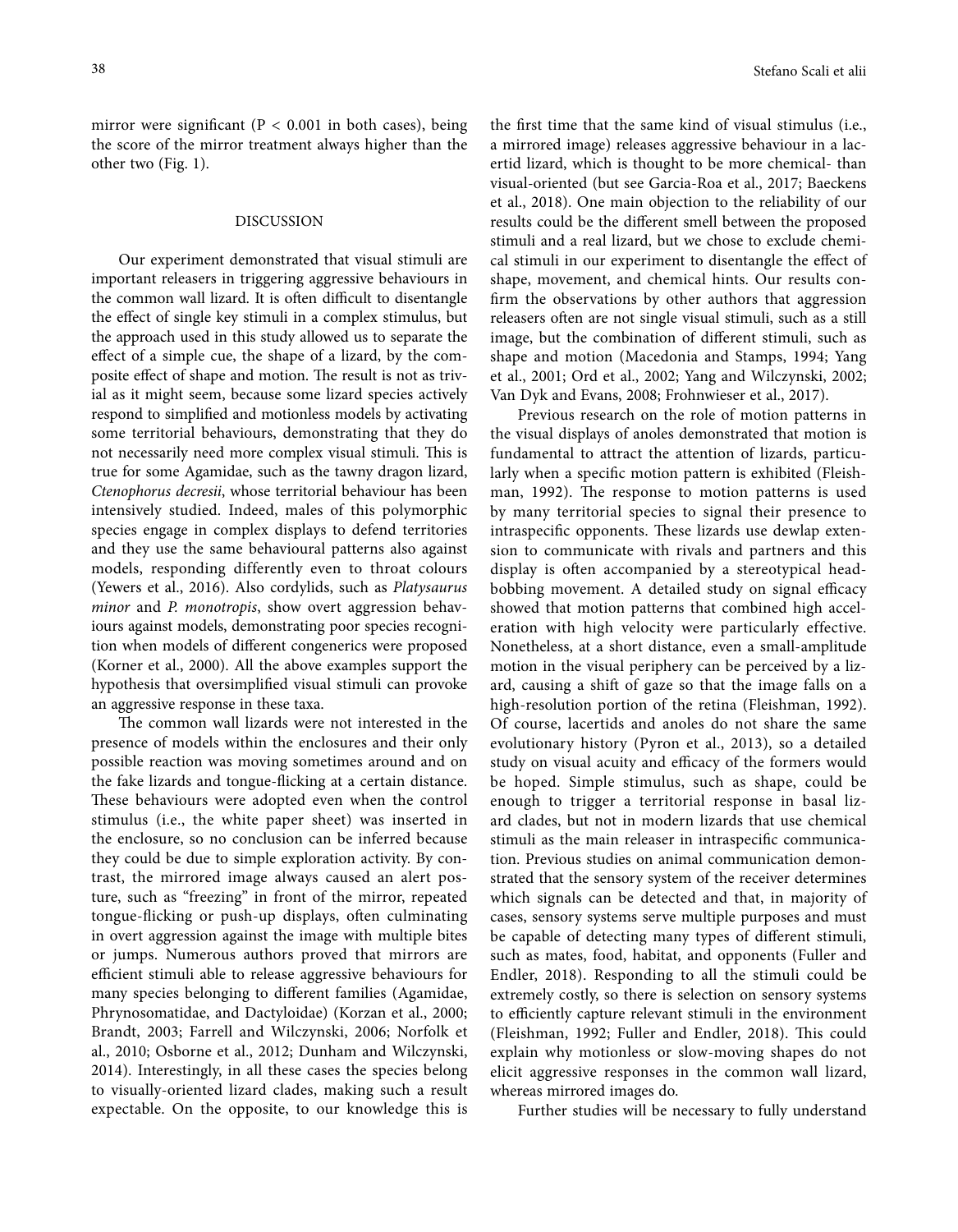the aggressive behaviour of the common wall lizard and the underlying releasing mechanisms, as well as to support the relationship between phylogeny, territoriality, and the complexity of visual stimuli. Nevertheless, we demonstrated that mirrored images are able to activate the aggressive response also in a lacertid lizard, which sets the stage for a wider and comparative study using other species and stimuli.

### ACKNOWLEDGEMENTS

We are grateful to Chiara Di Perna and Simone Facchinetti for their assistance during the experiments. Ermano Bianchi made the silicon casts of the lizard. This research was carried out in conformity with current Italian laws (DPN/II DIV/10423/PNM 26/05/2015 and DPN/ II DIV/9720 12/05/2015).

#### SUPPLEMENTARY MATERIAL

Supplementary material associated with this article can be found at < http://www.unipv.it/webshi/appendix > Manuscript number 24651.

#### **REFERENCES**

- Abalos, J., Pérez i de Lanuza, G., Carazo, P., Font, E. (2016): The role of male coloration in the outcome of staged contests in the European common wall lizard (*Podarcis muralis*). Behaviour **153**: 607-631.
- Baeckens, S., Huyghe, K., Palme, R., Van Damme, R. (2017): Chemical communication in the lacertid lizard *Podarcis muralis*: the functional significance of testosterone. Acta Zool. **98**: 94-103.
- Baeckens, S., Martin, J., Garcia-Roa, R., Pafilis, P., Huyghe, K., Van Damme, R. (2018): Environmental conditions shape the chemical signal design of lizards. Func. Ecol. **32**: 566-580.
- Balzarini, V., Taborsky, M., Wanner, S., Koch, F., Frommen, J.G. (2014): Mirror, mirror on the wall: the predictive value of mirror tests for measuring aggression in fish. Behav. Ecol. Sociobiol. **68**: 871-878.
- Brandt, Y. (2003): Lizard threat display handicaps endurance. P. R. Soc. B **270**: 1061-1068.
- Brown, J.L. (1964): The Evolution of Diversity in Avian Territorial Systems. Wilson Bull. **76**: 160-169.
- Cooper, W.E. (1994): Chemical discrimination by tongueflicking in lizards: a review with hypotheses on its origin and its ecological and phylogenetic relationships. Journal of Chemical Ecology **20**: 439-487.
- Corti, C., Lo Cascio, P. (2002): The lizards of Italy and adjacent areas. Edition Chimaira, Frankfurt am Main.
- Dunham, L.A., Wilczynski, W. (2014): Arginine vasotocin, steroid hormones and social behavior in the green anole lizard (*Anolis carolinensis*). J. Exp. Biol. **217**: 3670-3676.
- Edsman, L. (1990): Territoriality and competition in wall lizards. Upublished doctoral dissertation. University of Stockholm, Sweden.
- Endler, J.A. (1993): Some general comments on the evolution and design of animal communication systems. Phil. Trans. R. Soc. London B **340**: 215-225.
- Farrell, W.J., Wilczynski, W. (2006): Aggressive experience alters place preference in green anole lizards, *Anolis carolinensis*. Anim. Behav. **71**: 1155-1164.
- Fleishman, L.J. (1992): The influence of the sensory system and the environment on motion patterns in the visual displays of anoline lizards and other vertebrates. Am. Nat. **139**: S36-S61.
- Friard, O., Gamba, M. (2016): BORIS: a free, versatile open-source event-logging software for video/audio coding and live observations. Methods Ecol. Evol. **7**: 1325-1330.
- Frohnwieser, A., Pike, T.W., Murray, J.C., Wilkinson, A. (2017): Lateralized eye use towards video stimuli in bearded dragons (*Pogona vitticeps*). Anim. Behav. Cogn. **4**: 340-348.
- Fuller, R.C., Endler, J.A. (2018): A perspective on sensory drive. Curr. Zool. **64**: 465-470.
- Galeotti, P., Sacchi, R., Fasola, M., Ballasina, D. (2005a): Do mounting vocalisations in tortoises have a communication function? A comparative analysis. Herp. J. **15**: 61-71.
- Galeotti, P., Sacchi, R., Fasola, M., Pellitteri-Rosa, D., Marchesi, M., Ballasina, D. (2005b): Courtship displays and mounting calls are honest, conditiondependent signals that influence mounting success in Hermann's tortoises. Can. J. Zool. **83**: 1306-1313.
- Garcia-Roa, R., Jara, M., Baeckens, S., López, P., Van Damme, R., Martin, J., Pincheira-Donoso, D. (2017): Macroevolutionary diversification of glands for chemical communication in squamate reptiles. Sc. Rep. **7**: 9288.
- Heathcote, R.J.P., Bell, E., D'Ettorre, P., While, G.M., Uller, T. (2014): The scent of sun worship: basking experience alters scent mark composition in male lizards. Behav. Ecol. Sociobiol. **68**: 861-870.
- Immelmann, K. (1983): Introduction to ethology. Plenum Press, New York.
- Kaufmann, J.H. (1983): On the definitions and functions of dominance and territoriality. Biol. Rev. **58**: 1-20.
- Korner, P., Whiting, M.J., Ferguson, W.H. (2000): Interspecific aggression in flat lizards suggests poor species recognition. Afr. J. Herpetol. **49**: 139-146.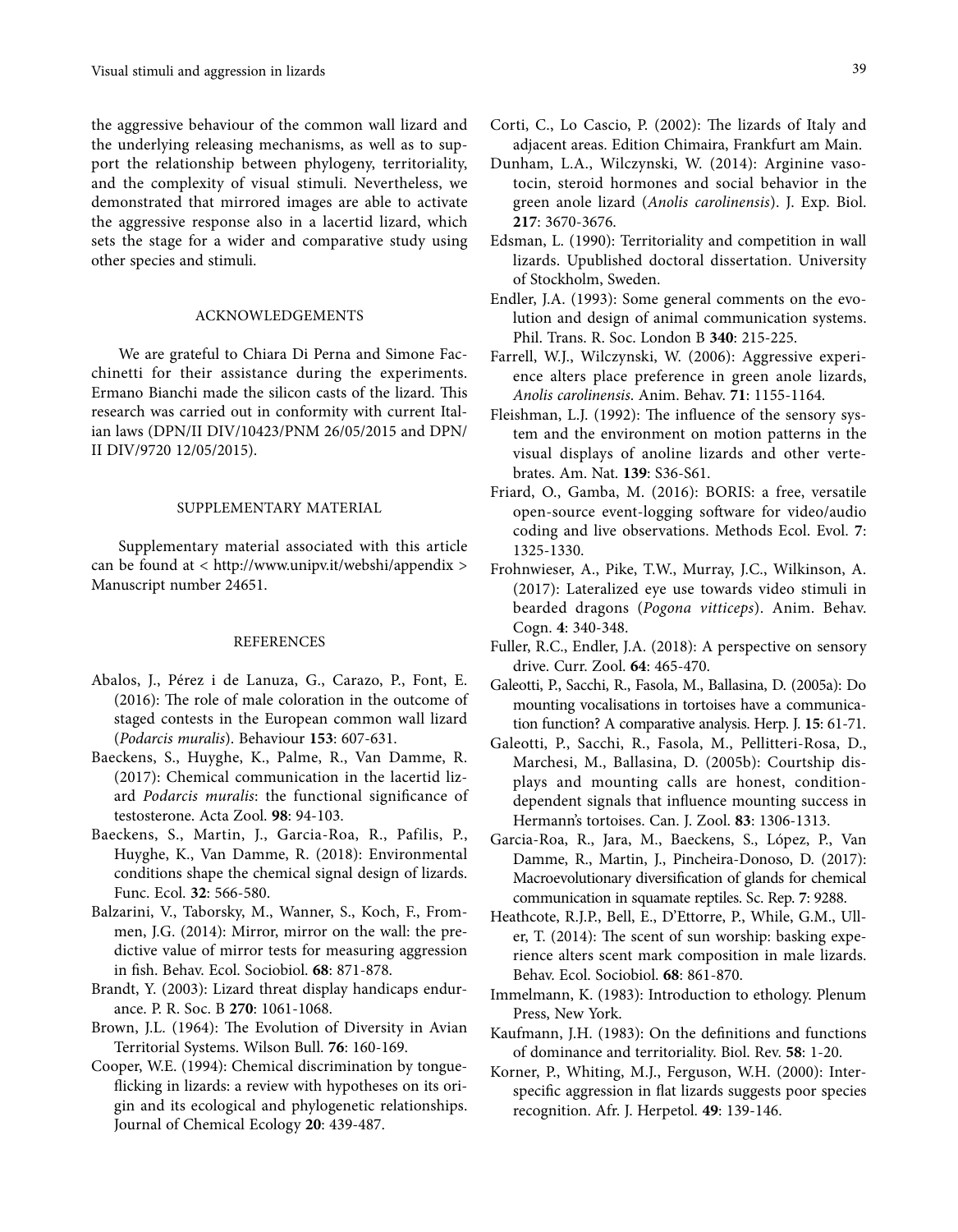- Korzan, W.J., Summers, T.R., Ronan, P.J., Summers, C.H. (2000): Visible sympathetic activity as a social signal in *Anolis carolinensis*: changes in aggression and plasma catecholamines. Horm. Behav. **38**: 193-199.
- Lorenz, K.Z. (1981): The foundations of ethology. Springer Science + Business Media, LCC, New York.
- Macedonia, J.M., Stamps, J.A. (1994): Species recognition in *Anolis grahami* (Sauria, Iguanidae): evidence from responses to video playbacks of conspecific and heterospecific displays. Ethology **98**: 246-264.
- Mangiacotti, M., Fumagalli, M., Scali, S., Zuffi, M.A.L., Cagnone, M., Salvini, R., Sacchi, R. (2017): Inter- and intra-population variability of the protein content of femoral gland secretions from a lacertid lizard. Curr. Zool. **63**: 657-665.
- Mangiacotti, M., Gaggiani, S., Coladonato, A.J., Scali, S., Zuffi, M.A.L., Sacchi, R. (2019): First experimental evidence that proteins from femoral glands convey identity-related information in a lizard. Acta Ethol. **22**: 57-65.
- Marcellini, D. (1977): Acoustic and visual display behavior of Gekkonid lizards. Am. Zool. **17**: 251-260.
- Martin, J., Amo, L., López, P. (2008): Parasites and health affect multiple sexual signals in male common wall lizards *Podarcis muralis*. Naturwissenschaften **95**: 293- 300.
- Martin, J., López, P. (2015): Condition-dependent chemosignals in reproductive behavior of lizards. Horm. Behav. **68**: 14-24.
- Mason, R.T. (1992): Reptilian pheromones. In: Biology of the Reptilia, vol. 18. Physiology E, Hormones, Brain, and Behavior, pp. 114-228. Gans, C., Crews, D., Eds, University of Chicago Press, Chicago, USA.
- Molina Borja, M. (1981): Etograma del lagarto de Tenerife, *Gallotia galloti galloti* (Sauria-Lacertidae). Doñana, Acta Vert. **8**: 43-78.
- Myrberg, A.A., Thresher, R.E. (1974): Interspecific aggression and its relevance to the concept of territoriality in Reef fishes. Am. Zool. **14**: 81-96.
- Norfolk, O., Melotte, A., Gilbert, F., Zalat, S., Reader, T. (2010): A comparative study of two agamid lizards, *Laudakia stellio* and *Pseudotrapelus sinaitus*, in southern Sinai. Egypt. J. Biol. **12**: 27-43.
- Ord, T.J., Peters, R.A., Evans, C.S., Taylor, A.J. (2002): Digital video playback and visual communication in lizards. Anim. Behav. **63**: 879-890.
- Osborne, L., Umbers, K.D.L., Backwell, P.R.Y., Keogh, J.S. (2012): Male tawny dragons use throat patterns to recognize rivals. Naturwissenschaften **99**: 869-872.
- Pellitteri-Rosa, D., Martin, J., López, P., Bellati, A., Sacchi, R., Fasola, M., Galeotti, P. (2014): Chemical polymorphism in male femoral gland secretions matches poly-

morphic coloration in common wall lizards (*Podarcis muralis*). Chemoecology **24**: 67-78.

- Pough, F.H., Andrews, R.M., Cadle, J.E., Crump, M.L., Savitzky, A.H., Wells, K.D. (2004): Herpetology. Third Edition.
- Pyron, R.A., Burbrink, F.T., Wiens, J.J. (2013): A phylogeny and revised classification of Squamata, including 4161 species of lizards and snakes. BMC Evol. Biol. **13**: 1-53.
- R Development Core Team. (2017): R: a language and environment for statistical computing. R Foundation for Statistical Computing. Vienna, Austria.
- Sacchi, R., Pupin, F., Gentilli, A., Rubolini, D., Scali, S., Fasola, M., Galeotti, P. (2009): Male-male combats in a polymorphic lizard: residency and size, but not color, affect fighting rules and contest outcome. Aggressive Behav. **35**: 274-283.
- Sacchi, R., Scali, S., Mangiacotti, M., Sannolo, M., Zuffi, M.A.L., Pupin, F., Gentilli, A., Bonnet, X. (2017): Seasonal variations of plasma testosterone among colourmorph common wall lizards (*Podarcis muralis*). Gen. Comp. Endocr. **240**: 114-120.
- Sannolo, M., Mangiacotti, M., Sacchi, R., Scali, S. (2014): Keeping a cool mind: head–body temperature differences in the common wall lizard. J. Zool. **293**: 71-79.
- Scali, S., Sacchi, R., Azzusi, M., Daverio, S., Oppedisano, T., Mangiacotti, M. (2013): Homeward bound: factors affecting homing ability in a polymorphic lizard. J. Zool. **289**: 196-203.
- Schwenk, K. (1993): The evolution of chemoreception in Squamate Reptiles: a phylogenetic approach. Brain Behav. Evol. **41**: 124-137.
- Stamps, J.A. (1977): The Relationship between Resource Competition, Risk, and Aggression in a Tropical Territorial Lizard. Ecology **58**: 349-358.
- Tinbergen, N. (1951): The Study of Instinct. Oxford University Press Oxford.
- Van den Berghe, P.L. (1974): Bringing Beasts Back In: Toward a Biosocial Theory of Aggression. Am. Sociol. Rev. **39**: 777-788.
- Van Dyk, D.A., Evans, C.S. (2008): Opponent assessment in lizards: examining the effect of aggressive and submissive signals. Behav. Ecol. **19**: 895-901.
- Vliet, K.A. (1989): Social displays of the American alligator (*Alligator mississippiensis*). Am. Zool. **29**: 1019- 1031.
- Yang, E.J., Phelps, S.M., Crews, D., Wilczynski, W. (2001): The effects of social experience on aggressive behavior in the green anole lizard (*Anolis carolinensis*). Ethology **107**: 777-793.
- Yang, E.J., Wilczynski, W. (2002): Relationships between hormones and aggressive behavior in green anole liz-